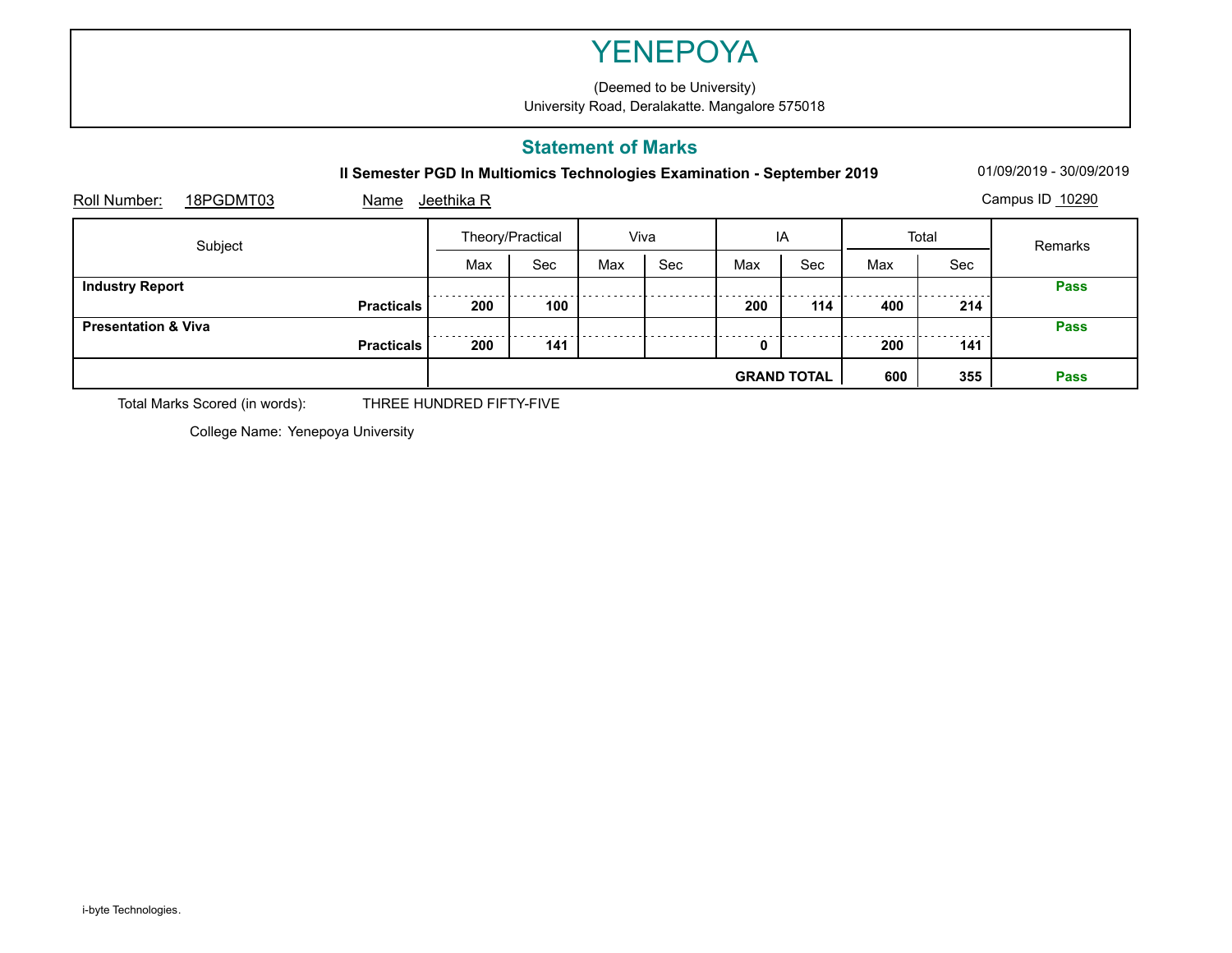#### **Statement of Marks**

|                                |                   | <b>YENEPOYA</b>                                                             |     |      |     |     |     |       |  |  |  |  |  |
|--------------------------------|-------------------|-----------------------------------------------------------------------------|-----|------|-----|-----|-----|-------|--|--|--|--|--|
|                                |                   | (Deemed to be University)<br>University Road, Deralakatte. Mangalore 575018 |     |      |     |     |     |       |  |  |  |  |  |
|                                |                   | <b>Statement of Marks</b>                                                   |     |      |     |     |     |       |  |  |  |  |  |
|                                |                   | Il Semester PGD In Multiomics Technologies Examination - September 2019     |     |      |     |     |     |       |  |  |  |  |  |
| Roll Number:<br>18PGDMT04      | Name              | Nishchith Y S                                                               |     |      |     |     |     |       |  |  |  |  |  |
| Subject                        |                   | Theory/Practical                                                            |     | Viva |     | IA  |     | Total |  |  |  |  |  |
|                                |                   | Max                                                                         | Sec | Max  | Sec | Max | Sec | Max   |  |  |  |  |  |
| <b>Industry Report</b>         |                   |                                                                             |     |      |     |     |     |       |  |  |  |  |  |
|                                | <b>Practicals</b> | 200                                                                         | 168 |      |     | 200 | 170 | 400   |  |  |  |  |  |
| <b>Presentation &amp; Viva</b> |                   |                                                                             |     |      |     |     |     |       |  |  |  |  |  |
|                                | <b>Practicals</b> | 200                                                                         | 170 |      |     | 0   |     | 200   |  |  |  |  |  |
|                                |                   | 600<br><b>GRAND TOTAL</b>                                                   |     |      |     |     |     |       |  |  |  |  |  |

Total Marks Scored (in words): FIVE HUNDRED EIGHT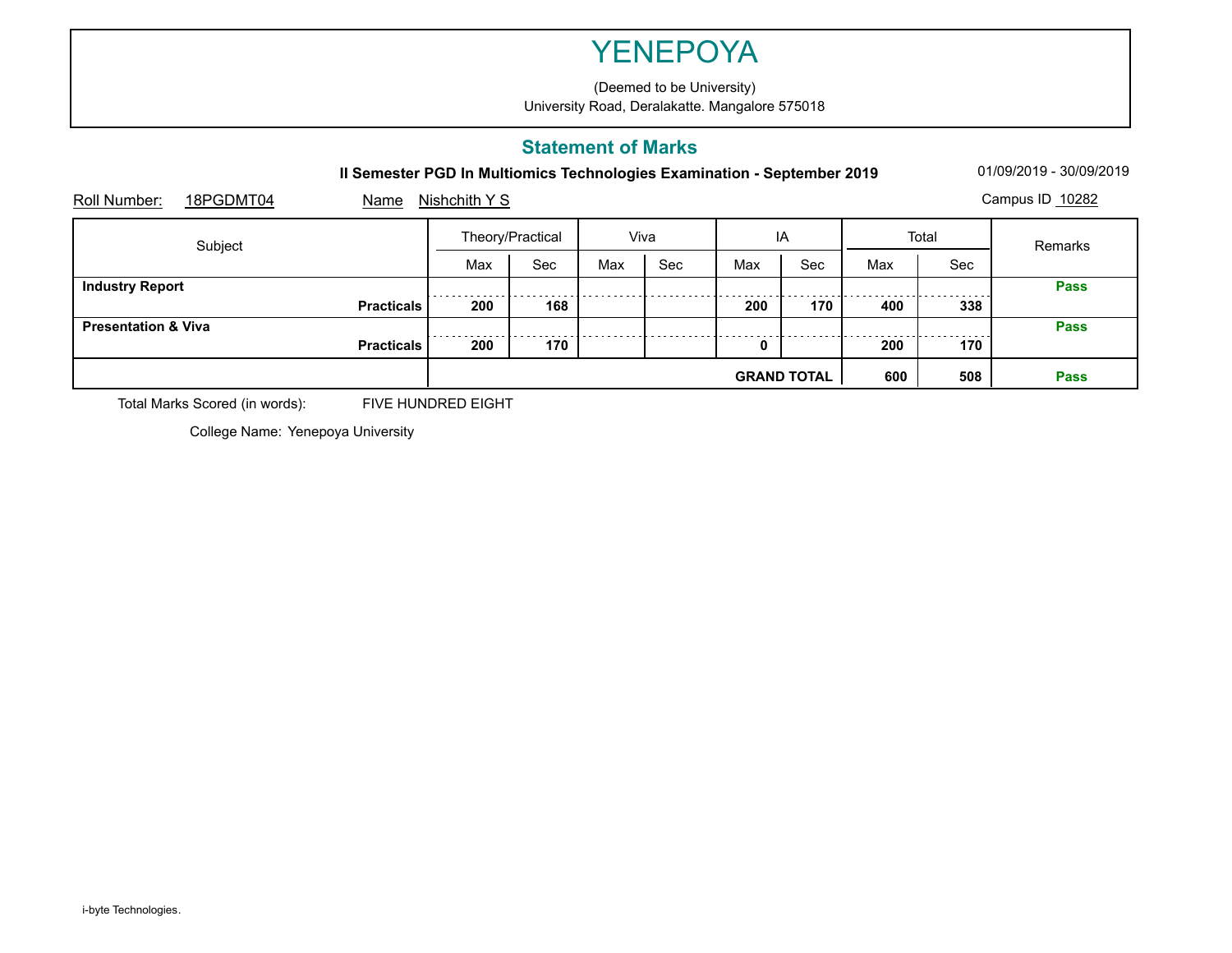#### **Statement of Marks**

|                                   |                   | <b>YENEPOYA</b>                                                             |     |      |     |     |     |       |  |  |  |  |
|-----------------------------------|-------------------|-----------------------------------------------------------------------------|-----|------|-----|-----|-----|-------|--|--|--|--|
|                                   |                   | (Deemed to be University)<br>University Road, Deralakatte. Mangalore 575018 |     |      |     |     |     |       |  |  |  |  |
|                                   |                   | <b>Statement of Marks</b>                                                   |     |      |     |     |     |       |  |  |  |  |
|                                   |                   | Il Semester PGD In Multiomics Technologies Examination - September 2019     |     |      |     |     |     |       |  |  |  |  |
| Roll Number:<br>18PGDMT05<br>Name |                   | Olivia Ghosh                                                                |     |      |     |     |     |       |  |  |  |  |
| Subject                           |                   | Theory/Practical                                                            |     | Viva |     | IA  |     | Total |  |  |  |  |
|                                   |                   | Max                                                                         | Sec | Max  | Sec | Max | Sec | Max   |  |  |  |  |
| <b>Industry Report</b>            |                   |                                                                             |     |      |     |     |     |       |  |  |  |  |
|                                   | <b>Practicals</b> | 200                                                                         | 150 |      |     | 200 | 154 | 400   |  |  |  |  |
| <b>Presentation &amp; Viva</b>    |                   |                                                                             |     |      |     |     |     |       |  |  |  |  |
|                                   | <b>Practicals</b> | 200                                                                         | 176 |      |     | 0   |     | 200   |  |  |  |  |
|                                   |                   |                                                                             | 600 |      |     |     |     |       |  |  |  |  |

Total Marks Scored (in words): FOUR HUNDRED EIGHTY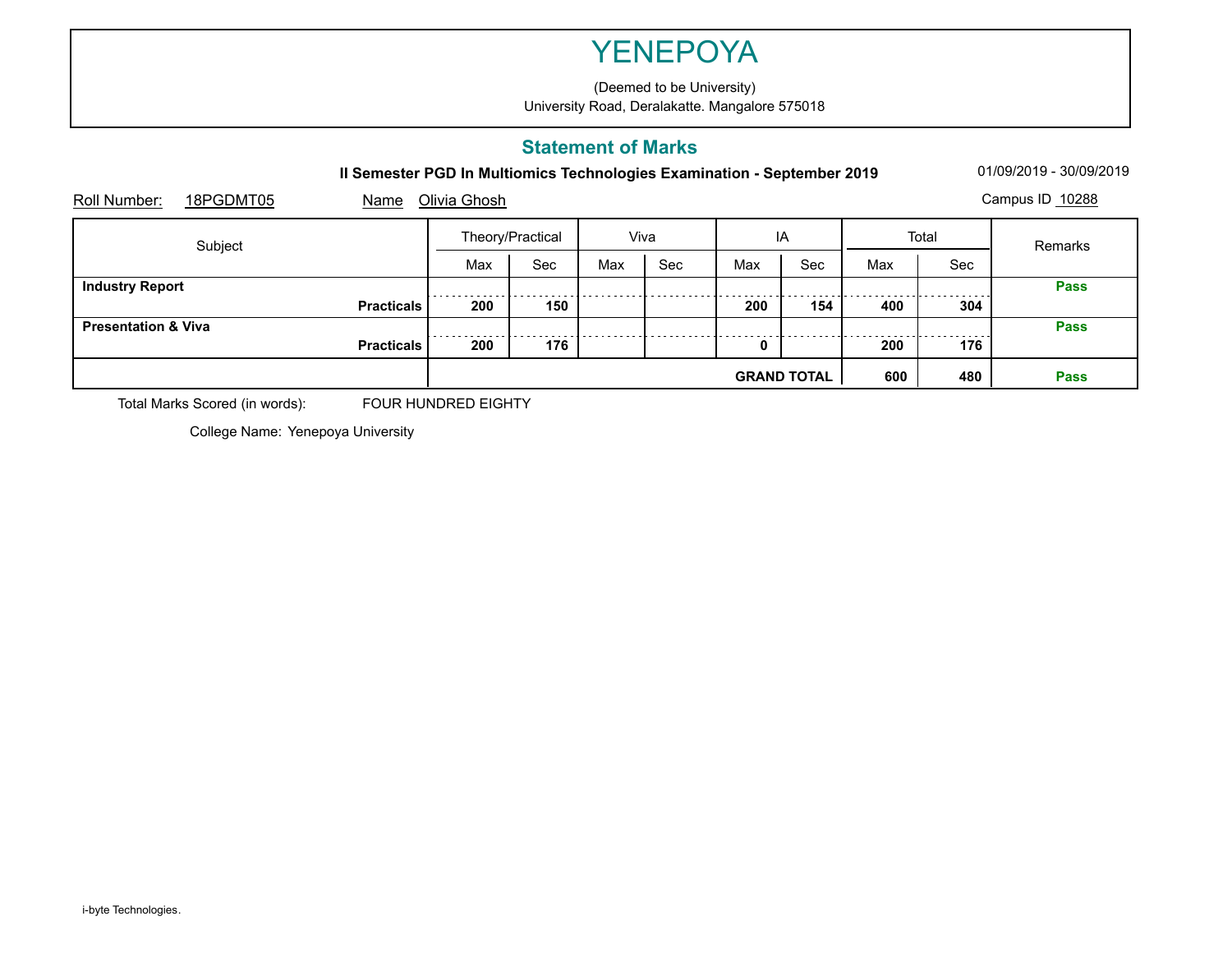#### **Statement of Marks**

|                                   | <b>YENEPOYA</b>                                                             |                  |      |     |     |     |       |  |  |  |  |  |
|-----------------------------------|-----------------------------------------------------------------------------|------------------|------|-----|-----|-----|-------|--|--|--|--|--|
|                                   | (Deemed to be University)<br>University Road, Deralakatte. Mangalore 575018 |                  |      |     |     |     |       |  |  |  |  |  |
|                                   | <b>Statement of Marks</b>                                                   |                  |      |     |     |     |       |  |  |  |  |  |
|                                   | Il Semester PGD In Multiomics Technologies Examination - September 2019     |                  |      |     |     |     |       |  |  |  |  |  |
| Roll Number:<br>18PGDMT06<br>Name | <u>Sathyavathi J</u>                                                        |                  |      |     |     |     |       |  |  |  |  |  |
| Subject                           |                                                                             | Theory/Practical | Viva |     | IA  |     | Total |  |  |  |  |  |
|                                   | Max                                                                         | Sec              | Max  | Sec | Max | Sec | Max   |  |  |  |  |  |
| <b>Industry Report</b>            |                                                                             |                  |      |     |     |     |       |  |  |  |  |  |
| <b>Practicals</b>                 | 200                                                                         | 183              |      |     | 200 | 182 | 400   |  |  |  |  |  |
| <b>Presentation &amp; Viva</b>    |                                                                             |                  |      |     |     |     |       |  |  |  |  |  |
| <b>Practicals</b>                 | 200                                                                         | 143              |      |     | 0   |     | 200   |  |  |  |  |  |
|                                   | 600<br><b>GRAND TOTAL</b>                                                   |                  |      |     |     |     |       |  |  |  |  |  |

Total Marks Scored (in words): FIVE HUNDRED EIGHT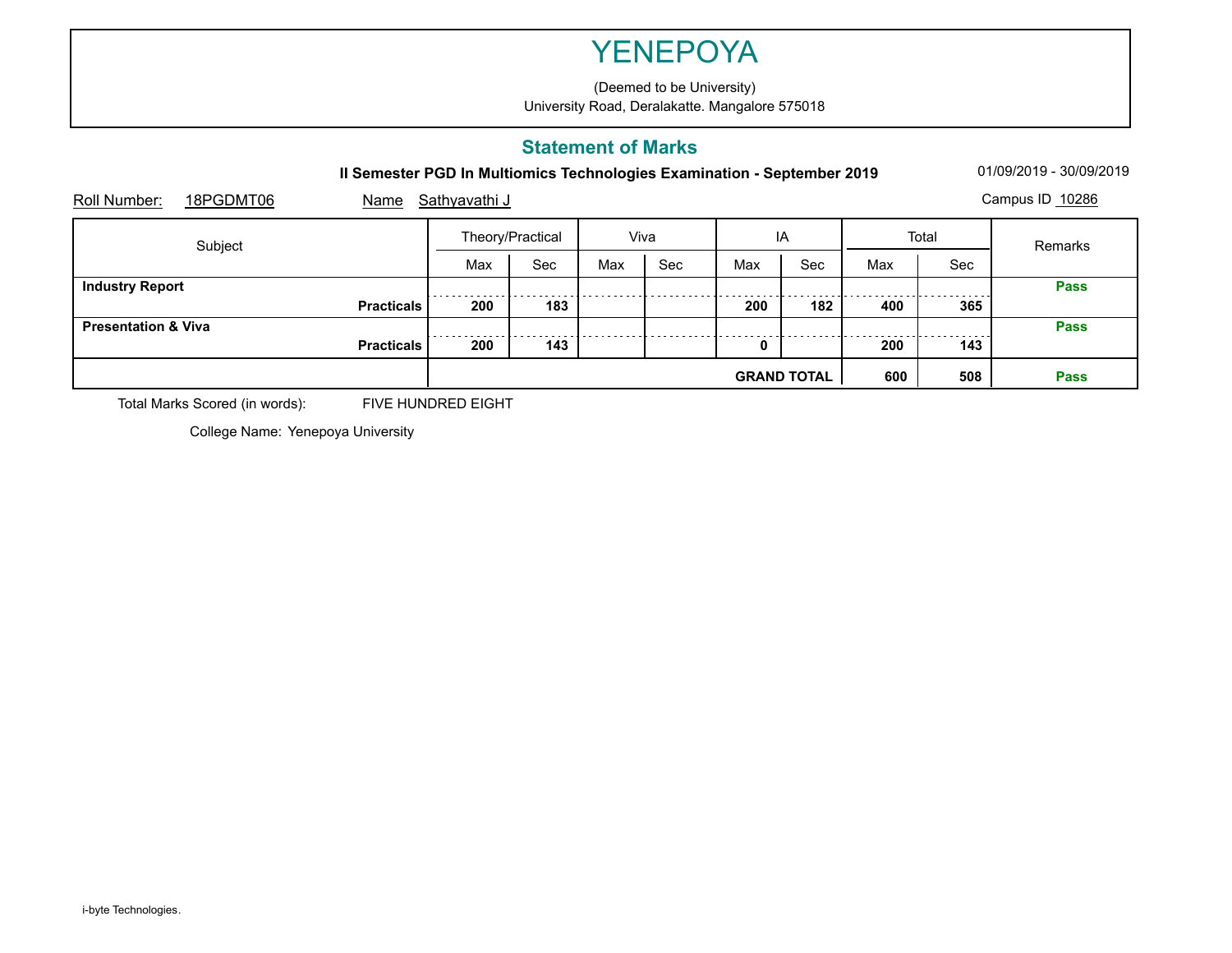#### **Statement of Marks**

|                                |                   | <b>YENEPOYA</b>                                                             |     |      |     |     |     |       |  |  |  |  |  |
|--------------------------------|-------------------|-----------------------------------------------------------------------------|-----|------|-----|-----|-----|-------|--|--|--|--|--|
|                                |                   | (Deemed to be University)<br>University Road, Deralakatte. Mangalore 575018 |     |      |     |     |     |       |  |  |  |  |  |
|                                |                   | <b>Statement of Marks</b>                                                   |     |      |     |     |     |       |  |  |  |  |  |
|                                |                   | Il Semester PGD In Multiomics Technologies Examination - September 2019     |     |      |     |     |     |       |  |  |  |  |  |
| Roll Number:<br>18PGDMT08      | Name              | Varun Bharadwaj M                                                           |     |      |     |     |     |       |  |  |  |  |  |
| Subject                        |                   | Theory/Practical                                                            |     | Viva |     | IA  |     | Total |  |  |  |  |  |
|                                |                   | Max                                                                         | Sec | Max  | Sec | Max | Sec | Max   |  |  |  |  |  |
| <b>Industry Report</b>         |                   |                                                                             |     |      |     |     |     |       |  |  |  |  |  |
|                                | <b>Practicals</b> | 200                                                                         | 105 |      |     | 200 | 112 | 400   |  |  |  |  |  |
| <b>Presentation &amp; Viva</b> |                   |                                                                             |     |      |     |     |     |       |  |  |  |  |  |
|                                | <b>Practicals</b> | 200                                                                         | 110 |      |     | 0   |     | 200   |  |  |  |  |  |
|                                |                   | 600<br><b>GRAND TOTAL</b>                                                   |     |      |     |     |     |       |  |  |  |  |  |

Total Marks Scored (in words): THREE HUNDRED TWENTY-SEVEN